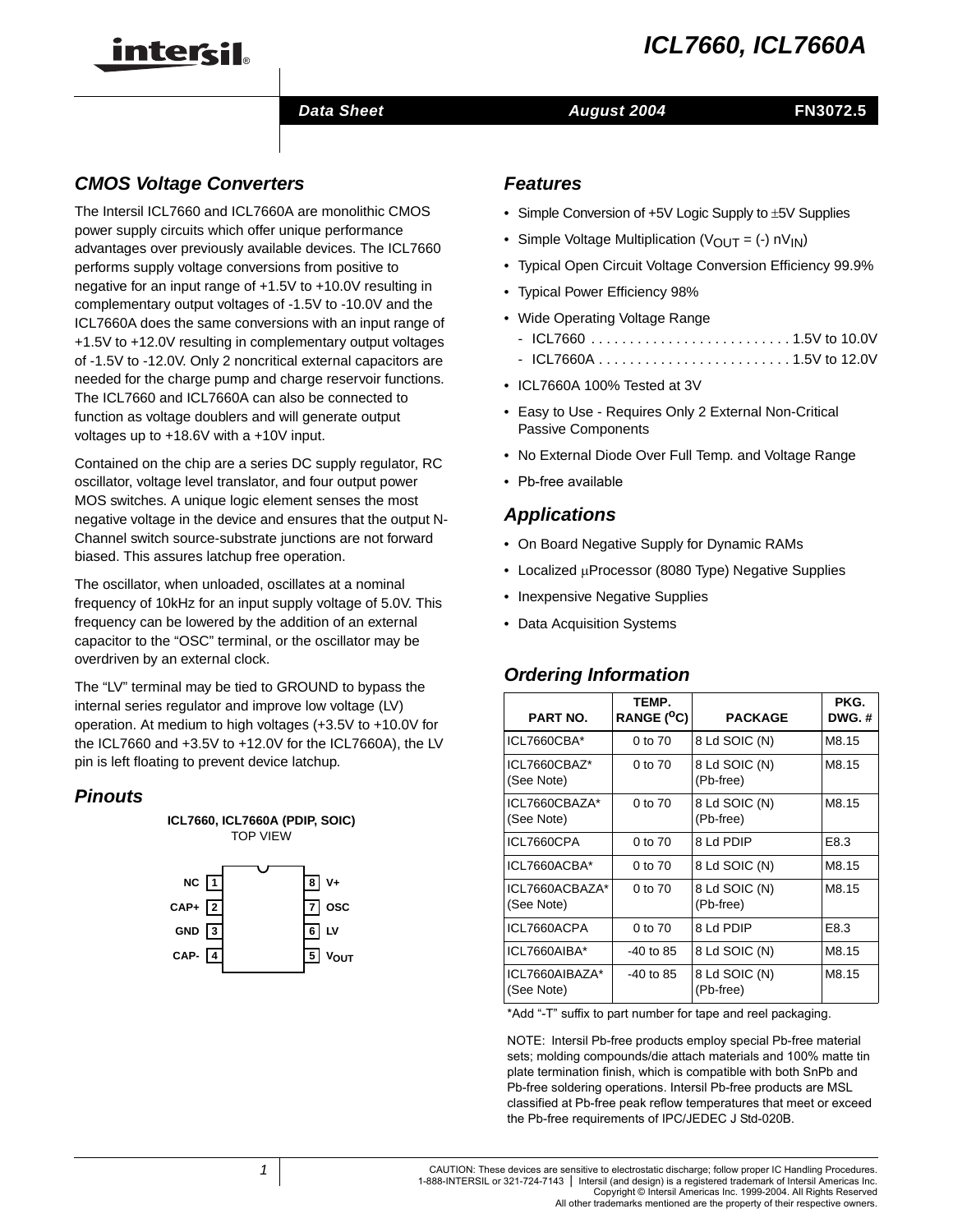## **Absolute Maximum Ratings the Control of the Control of Thermal Information**

| Supply Voltage                                                                              |
|---------------------------------------------------------------------------------------------|
|                                                                                             |
|                                                                                             |
| LV and OSC Input Voltage $\ldots \ldots$ -0.3V to (V+ +0.3V) for V+ < 5.5V                  |
|                                                                                             |
| Current into LV (Note 2) $\dots \dots \dots \dots \dots \dots \dots 20\mu$ for $V + > 3.5V$ |
|                                                                                             |

## **Operating Conditions**

| Temperature Range                                        |  |
|----------------------------------------------------------|--|
| ICL7660C, ICL7660AC0 <sup>o</sup> C to 70 <sup>o</sup> C |  |
|                                                          |  |

| Thermal Resistance (Typical, Note 1)                                       |     | $\theta$ IA ( <sup>O</sup> C/W) $\theta$ IC ( <sup>O</sup> C/W) |  |  |  |  |
|----------------------------------------------------------------------------|-----|-----------------------------------------------------------------|--|--|--|--|
| PDIP Package                                                               | 110 | N/A                                                             |  |  |  |  |
|                                                                            | 160 | N/A                                                             |  |  |  |  |
| Maximum Storage Temperature Range -65 <sup>o</sup> C to 150 <sup>o</sup> C |     |                                                                 |  |  |  |  |
| Maximum Lead Temperature (Soldering, 10s)300°C                             |     |                                                                 |  |  |  |  |
| (SOIC - Lead Tips Only)                                                    |     |                                                                 |  |  |  |  |

CAUTION: Stresses above those listed in "Absolute Maximum Ratings" may cause permanent damage to the device. This is a stress only rating and operation of the device at these or any other conditions above those indicated in the operational sections of this specification is not implied.

#### NOTE:

1.  $\theta_{JA}$  is measured with the component mounted on an evaluation PC board in free air.

| <b>Electrical Specifications</b> |               | ICL7660 and ICL7660A, V+ = 5V, $T_A$ = 25 <sup>o</sup> C, C <sub>OSC</sub> = 0, Test Circuit Figure 11<br><b>Unless Otherwise Specified</b> |                          |                |                |                |                          |                |              |
|----------------------------------|---------------|---------------------------------------------------------------------------------------------------------------------------------------------|--------------------------|----------------|----------------|----------------|--------------------------|----------------|--------------|
| <b>PARAMETER</b>                 |               | <b>TEST CONDITIONS</b>                                                                                                                      |                          | <b>ICL7660</b> |                |                | <b>ICL7660A</b>          |                |              |
|                                  | <b>SYMBOL</b> |                                                                                                                                             | <b>MIN</b>               | <b>TYP</b>     | <b>MAX</b>     | <b>MIN</b>     | <b>TYP</b>               | <b>MAX</b>     | <b>UNITS</b> |
| <b>Supply Current</b>            | I+            | $R_1 = \infty$                                                                                                                              | $\blacksquare$           | 170            | 500            |                | 80                       | 165            | μA           |
| Supply Voltage Range - Lo        | $V_L +$       | $MIN \leq T_A \leq MAX$ , R <sub>L</sub> = 10k $\Omega$ , LV to GND                                                                         | 1.5                      | $\blacksquare$ | 3.5            | 1.5            | $\overline{\phantom{a}}$ | 3.5            | $\vee$       |
| Supply Voltage Range - Hi        | $V_H+$        | $MIN \leq T_A \leq MAX$ , $R_L = 10k\Omega$ , LV to Open                                                                                    | 3.0                      |                | 10.0           | 3              | $\overline{a}$           | 12             | $\vee$       |
| <b>Output Source Resistance</b>  | ROUT          | $I_{\text{OUT}} = 20 \text{mA}, T_{\text{A}} = 25 \text{°C}$                                                                                | $\blacksquare$           | 55             | 100            | $\blacksquare$ | 60                       | 100            | $\Omega$     |
|                                  |               | $I_{\text{OUT}} = 20 \text{mA}, 0^{\circ}\text{C} \leq T_A \leq 70^{\circ}\text{C}$                                                         | $\blacksquare$           |                | 120            |                |                          | 120            | Ω            |
|                                  |               | $I_{OUT} = 20mA, -55^{\circ}C \leq T_A \leq 125^{\circ}C$                                                                                   | $\blacksquare$           | ÷.             | 150            | L.             | $\overline{a}$           |                | Ω            |
|                                  |               | $I_{\text{OUT}} = 20 \text{mA}, -40^{\circ}\text{C} \leq T_A \leq 85^{\circ}\text{C}$                                                       | $\blacksquare$           |                |                | L.             | $\overline{a}$           | 120            | Ω            |
|                                  |               | $V^+$ = 2V, $I_{\text{OUT}}$ = 3mA, LV to GND<br>$0^{\circ}C \leq T_A \leq 70^{\circ}C$                                                     |                          |                | 300            |                |                          | 300            | Ω            |
|                                  |               | $V_+ = 2V$ , $I_{OUT} = 3mA$ , LV to GND,<br>$-55^{\circ}C \leq T_A \leq 125^{\circ}C$                                                      | $\ddot{\phantom{a}}$     |                | 400            | $\overline{a}$ |                          | L              | Ω            |
| <b>Oscillator Frequency</b>      | fosc          |                                                                                                                                             | $\overline{\phantom{a}}$ | 10             | ÷,             | $\overline{a}$ | 10                       | $\blacksquare$ | kHz          |
| Power Efficiency                 | $P_{EF}$      | $R_L = 5k\Omega$                                                                                                                            | 95                       | 98             | $\blacksquare$ | 96             | 98                       | $\blacksquare$ | %            |
| Voltage Conversion Efficiency    | VOUT EF       | $R_1 = \infty$                                                                                                                              | 97                       | 99.9           | $\blacksquare$ | 99             | 99.9                     | $\blacksquare$ | %            |
| Oscillator Impedance             | Zosc          | $V + 2V$                                                                                                                                    | $\blacksquare$           | 1.0            |                |                | 1                        | $\overline{a}$ | MΩ           |
|                                  |               | $V = 5V$                                                                                                                                    | $\mathbf{r}$             | 100            |                |                |                          | $\overline{a}$ | kΩ           |
|                                  |               | ICL7660A, V + = 3V, T <sub>A</sub> = 25 <sup>o</sup> C, OSC = Free running, Test Circuit Figure 11, Unless Otherwise Specified              |                          |                |                |                |                          |                |              |
| Supply Current (Note 3)          | $ +$          | $V + = 3V$ , $R_L = \infty$ , 25 <sup>o</sup> C                                                                                             | $\overline{a}$           |                |                |                | 26                       | 100            | $\mu$ A      |
|                                  |               | $0^{\circ}$ C < T <sub>A</sub> < 70 <sup>o</sup> C                                                                                          | $\blacksquare$           |                |                |                |                          | 125            | μA           |
|                                  |               | $-40^{\circ}$ C < T <sub>A</sub> < 85 <sup>o</sup> C                                                                                        | $\blacksquare$           |                |                |                | $\overline{a}$           | 125            | μA           |
| <b>Output Source Resistance</b>  | ROUT          | $V + = 3V$ , $I_{OUT} = 10mA$                                                                                                               | $\blacksquare$           |                |                | $\overline{a}$ | 97                       | 150            | $\Omega$     |
|                                  |               | $0^{\circ}$ C < T <sub>A</sub> < 70 <sup>o</sup> C                                                                                          | $\blacksquare$           |                |                | ä,             | $\blacksquare$           | 200            | Ω            |
|                                  |               | $-40^{\circ}$ C < T <sub>A</sub> < 85 <sup>o</sup> C                                                                                        | L,                       |                |                |                |                          | 200            | Ω            |
| Oscillator Frequency (Note 3)    | fosc          | $V + = 3V$ (same as 5V conditions)                                                                                                          | $\blacksquare$           |                |                | 5.0            | 8                        | $\blacksquare$ | kHz          |
|                                  |               | $0^{\circ}$ C < T <sub>A</sub> < 70 <sup>o</sup> C                                                                                          | $\blacksquare$           |                |                | 3.0            |                          | $\blacksquare$ | kHz          |
|                                  |               | $-40^{\circ}$ C < T <sub>A</sub> < 85 <sup>o</sup> C                                                                                        | $\blacksquare$           |                |                | 3.0            | $\ddot{\phantom{a}}$     | $\blacksquare$ | kHz          |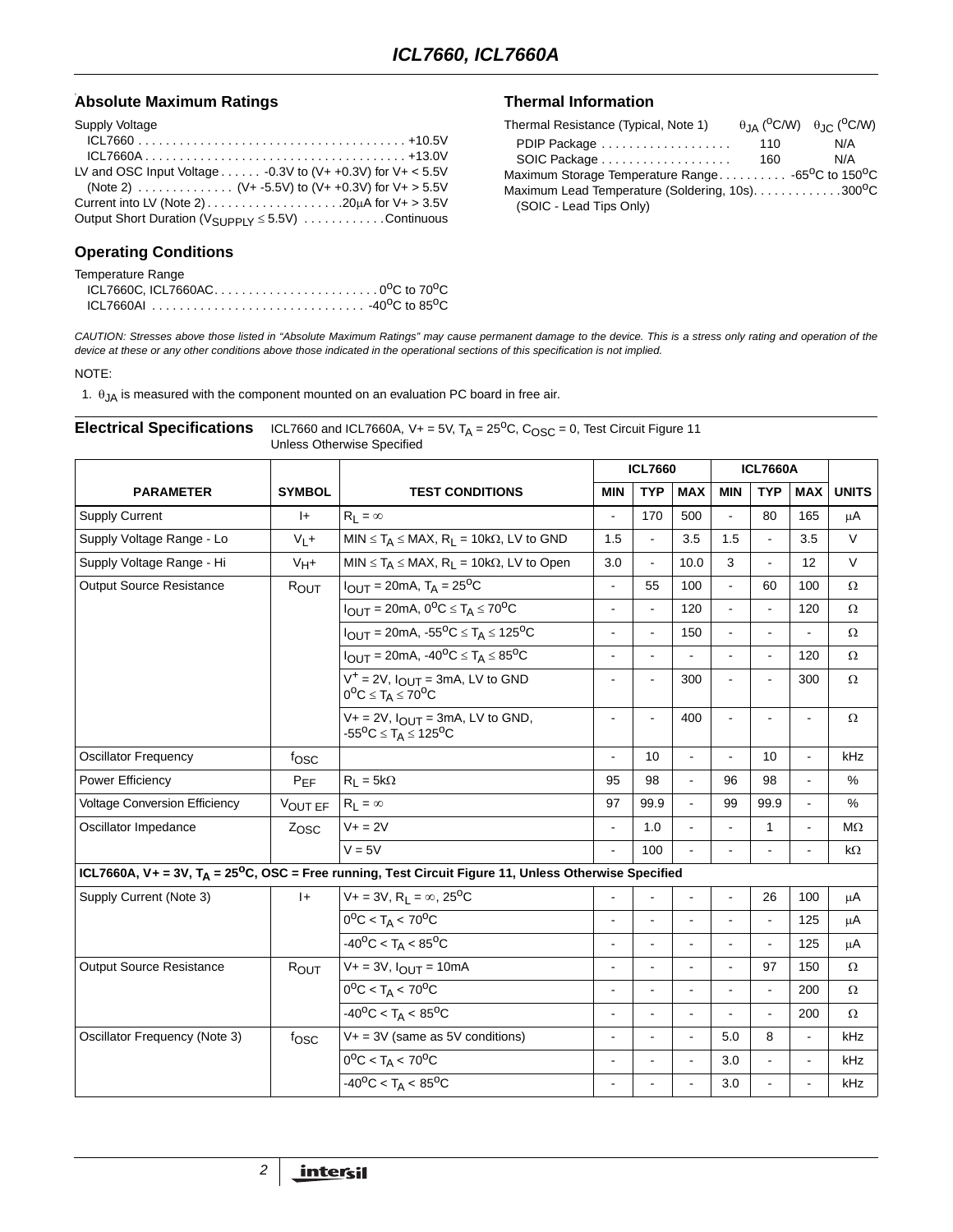**Electrical Specifications** ICL7660 and ICL7660A,  $V_+ = 5V$ ,  $T_A = 25^{\circ}C$ ,  $C_{\text{OSC}} = 0$ , Test Circuit Figure 11 Unless Otherwise Specified **(Continued)**

|                                      |                      |                                          | <b>ICL7660</b>           |            |            | <b>ICL7660A</b> |                          |                          |              |
|--------------------------------------|----------------------|------------------------------------------|--------------------------|------------|------------|-----------------|--------------------------|--------------------------|--------------|
| <b>PARAMETER</b>                     | <b>SYMBOL</b>        | <b>TEST CONDITIONS</b>                   | <b>MIN</b>               | <b>TYP</b> | <b>MAX</b> | MIN             | <b>TYP</b>               | <b>MAX</b>               | <b>UNITS</b> |
| <b>Voltage Conversion Efficiency</b> | $V_{\text{OUT}}$ EFF | $V_+ = 3V$ , $R_1 = \infty$              | $\overline{\phantom{0}}$ |            | -          | 99              | $\overline{\phantom{a}}$ | $\overline{\phantom{0}}$ | %            |
|                                      |                      | $T_{MIN}$ < $T_A$ < $T_{MAX}$            | -                        |            | -          | 99              | $\overline{\phantom{a}}$ | -                        | %            |
| <b>Power Efficiency</b>              | $P_{EFF}$            | $V+ = 3V$ , R <sub>I</sub> = 5k $\Omega$ | -                        |            |            | 96              | $\overline{\phantom{a}}$ | ۰                        | %            |
|                                      |                      | $T_{MIN}$ < $T_A$ < $T_{MAX}$            | -                        |            |            | 95              | $\overline{\phantom{a}}$ | $\overline{\phantom{0}}$ | %            |

NOTES:

- 2. Connecting any input terminal to voltages greater than V+ or less than GND may cause destructive latchup. It is recommended that no inputs from sources operating from external supplies be applied prior to "power up" of the ICL7660, ICL7660A.
- 3. Derate linearly above  $50^{\circ}$ C by  $5.5$ mW/ $^{\circ}$ C.
- 4. In the test circuit, there is no external capacitor applied to pin 7. However, when the device is plugged into a test socket, there is usually a very small but finite stray capacitance present, of the order of 5pF.
- 5. The Intersil ICL7660A can operate without an external diode over the full temperature and voltage range. This device will function in existing designs which incorporate an external diode with no degradation in overall circuit performance.



 $T_A = 25^{\circ}C$ 

## **Functional Block Diagram**

**Typical Performance Curves** (Test Circuit of Figure 11)

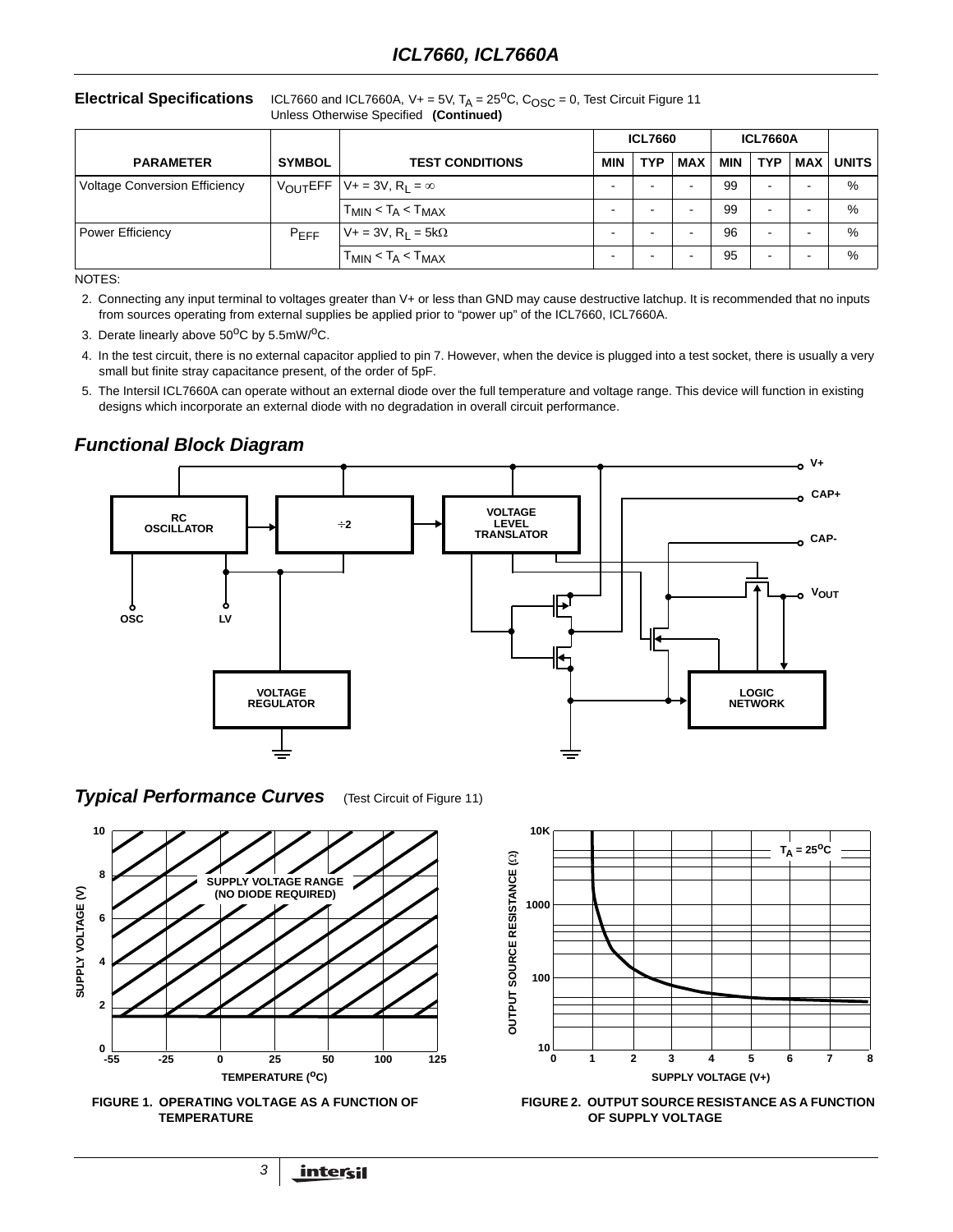## **Typical Performance Curves** (Test Circuit of Figure 11) **(Continued)**











**FIGURE 7. OUTPUT VOLTAGE AS A FUNCTION OF OUTPUT CURRENT**



**FIGURE 4. POWER CONVERSION EFFICIENCY AS A FUNCTION OF OSC. FREQUENCY**



**FIGURE 6. UNLOADED OSCILLATOR FREQUENCY AS A FUNCTION OF TEMPERATURE**



**FIGURE 8. SUPPLY CURRENT AND POWER CONVERSION EFFICIENCY AS A FUNCTION OF LOAD CURRENT**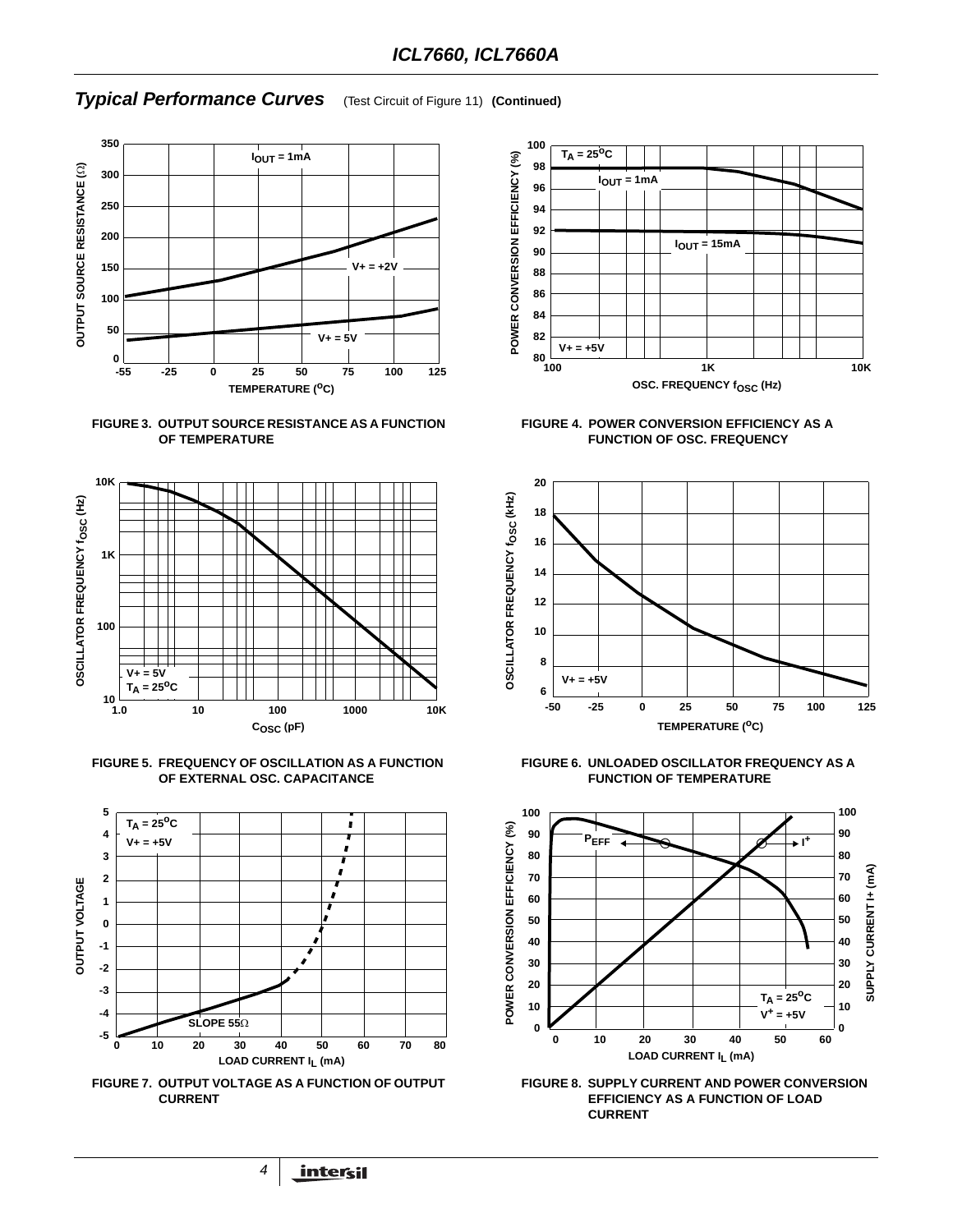## **Typical Performance Curves** (Test Circuit of Figure 11) **(Continued)**



NOTE:

6. These curves include in the supply current that current fed directly into the load  $R_L$  from the V+ (See Figure 11). Thus, approximately half the supply current goes directly to the positive side of the load, and the other half, through the ICL7660/ICL7660A, to the negative side of the load. Ideally, VOUT ∼ 2VIN, IS ∼ 2IL, so VIN x IS ∼ VOUT x IL.



NOTE: For large values of C<sub>OSC</sub> (>1000pF) the values of C<sub>1</sub> and C2 should be increased to 100µF. **FIGURE 11. ICL7660, ICL7660A TEST CIRCUIT**

## **Detailed Description**

The ICL7660 and ICL7660A contain all the necessary circuitry to complete a negative voltage converter, with the exception of 2 external capacitors which may be inexpensive 10µF polarized electrolytic types. The mode of operation of the device may be best understood by considering Figure 12, which shows an idealized negative voltage converter. Capacitor  $C_1$  is charged to a voltage,  $V+$ , for the half cycle when switches  $S_1$  and  $S_3$  are closed. (Note: Switches  $S_2$ and  $S_4$  are open during this half cycle.) During the second half cycle of operation, switches  $S_2$  and  $S_4$  are closed, with  $S_1$  and  $S_3$  open, thereby shifting capacitor  $C_1$  negatively by V+ volts. Charge is then transferred from  $C_1$  to  $C_2$  such that the voltage on  $C_2$  is exactly  $V+$ , assuming ideal switches and no load on  $C_2$ . The ICL7660 approaches this ideal situation more closely than existing non-mechanical circuits.

In the ICL7660 and ICL7660A, the 4 switches of Figure 12 are MOS power switches;  $S_1$  is a P-Channel device and  $S_2$ ,  $S_3$  and  $S_4$  are N-Channel devices. The main difficulty with this approach is that in integrating the switches, the substrates of  $S_3$  and  $S_4$  must always remain reverse biased with respect to their sources, but not so much as to degrade their "ON" resistances. In addition, at circuit start-up, and under output short circuit conditions ( $V_{\text{OUT}} = V+$ ), the output voltage must be sensed and the substrate bias adjusted accordingly. Failure to accomplish this would result in high power losses and probable device latchup.

This problem is eliminated in the ICL7660 and ICL7660A by a logic network which senses the output voltage  $(V_{\text{OUT}})$  together with the level translators, and switches the substrates of  $S_3$  and  $S_4$  to the correct level to maintain necessary reverse bias.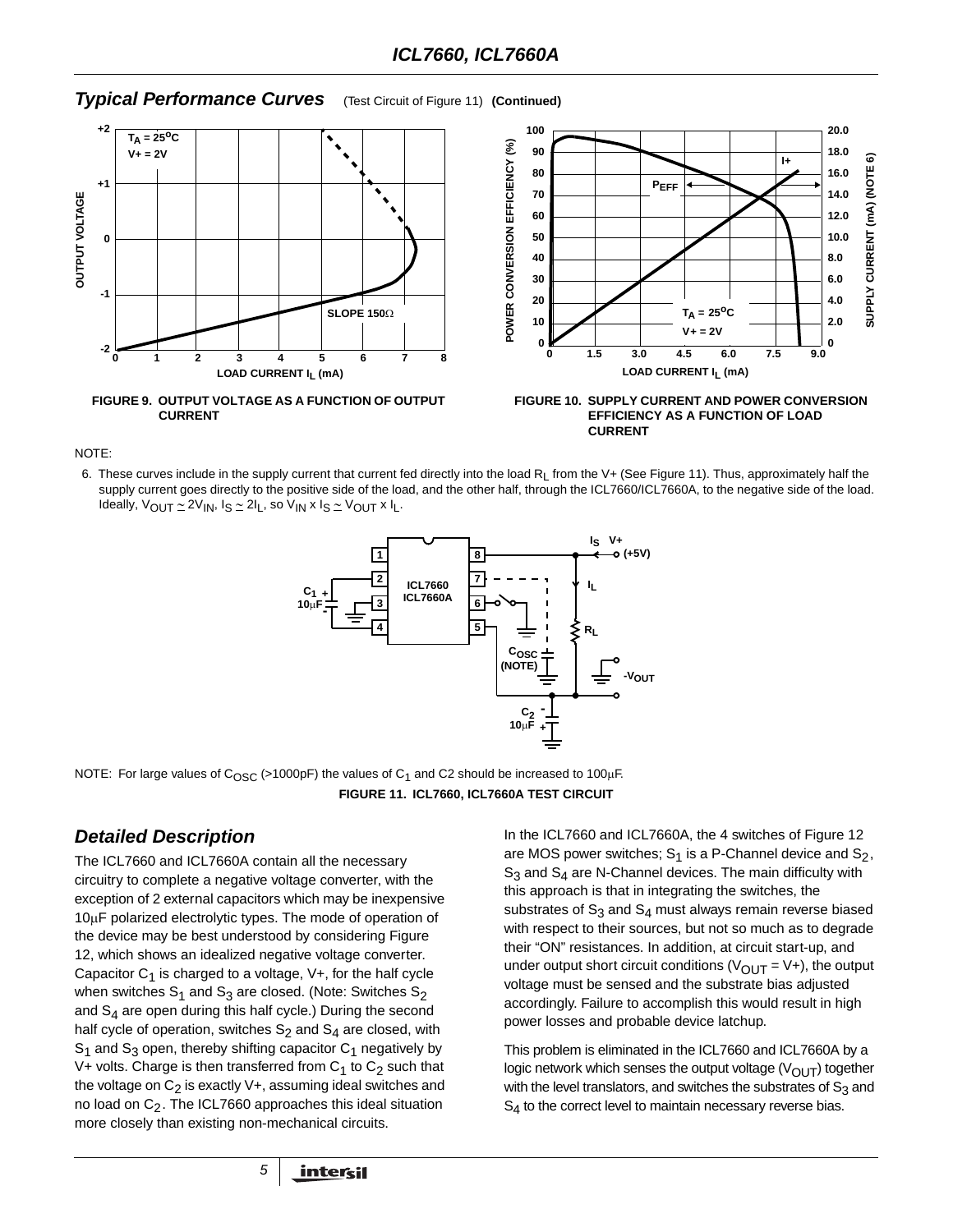The voltage regulator portion of the ICL7660 and ICL7660A is an integral part of the anti-latchup circuitry, however its inherent voltage drop can degrade operation at low voltages. Therefore, to improve low voltage operation the "LV" pin should be connected to GROUND, disabling the regulator. For supply voltages greater than 3.5V the LV terminal must be left open to insure latchup proof operation, and prevent device damage.



**FIGURE 12. IDEALIZED NEGATIVE VOLTAGE CONVERTER**

## **Theoretical Power Efficiency Considerations**

In theory a voltage converter can approach 100% efficiency if certain conditions are met.

- 1. The driver circuitry consumes minimal power.
- 2. The output switches have extremely low ON resistance and virtually no offset.
- 3. The impedances of the pump and reservoir capacitors are negligible at the pump frequency.

The ICL7660 and ICL7660A approach these conditions for negative voltage conversion if large values of  $C_1$  and  $C_2$ are used.



#### **ENERGY IS LOST ONLY IN THE TRANSFER OF CHARGE BETWEEN CAPACITORS IF A CHANGE IN VOLTAGE OCCURS.** The energy lost is defined by:

$$
E = \frac{1}{2} C_1 (V_1^2 - V_2^2)
$$

where  $V_1$  and  $V_2$  are the voltages on  $C_1$  during the pump and transfer cycles. If the impedances of  $C_1$  and  $C_2$  are relatively high at the pump frequency (refer to Figure 12) compared to the value of  $R_L$ , there will be a substantial difference in the voltages  $V_1$  and  $V_2$ . Therefore it is not only desirable to make  $C<sub>2</sub>$  as large as possible to eliminate output voltage ripple, but also to employ a correspondingly large value for  $C_1$  in order to achieve maximum efficiency of operation.

## **Do's And Don'ts**

- 1. Do not exceed maximum supply voltages.
- 2. Do not connect LV terminal to GROUND for supply voltages greater than 3.5V.
- 3. Do not short circuit the output to V+ supply for supply voltages above 5.5V for extended periods, however, transient conditions including start-up are okay.
- 4. When using polarized capacitors, the  $+$  terminal of  $C_1$ must be connected to pin 2 of the ICL7660 and ICL7660A and the  $+$  terminal of  $C_2$  must be connected to GROUND.
- 5. If the voltage supply driving the ICL7660 and ICL7660A has a large source impedance (25 $\Omega$  - 30 $\Omega$ ), then a 2.2µF capacitor from pin 8 to ground may be required to limit rate of rise of input voltage to less than 2V/µs.
- 6. User should insure that the output (pin 5) does not go more positive than GND (pin 3). Device latch up will occur under these conditions. A 1N914 or similar diode placed in parallel with  $C_2$  will prevent the device from latching up under these conditions. (Anode pin 5, Cathode pin 3).



**FIGURE 13A. CONFIGURATION FIGURE 13B. THEVENIN EQUIVALENT**

**FIGURE 13. SIMPLE NEGATIVE CONVERTER**

6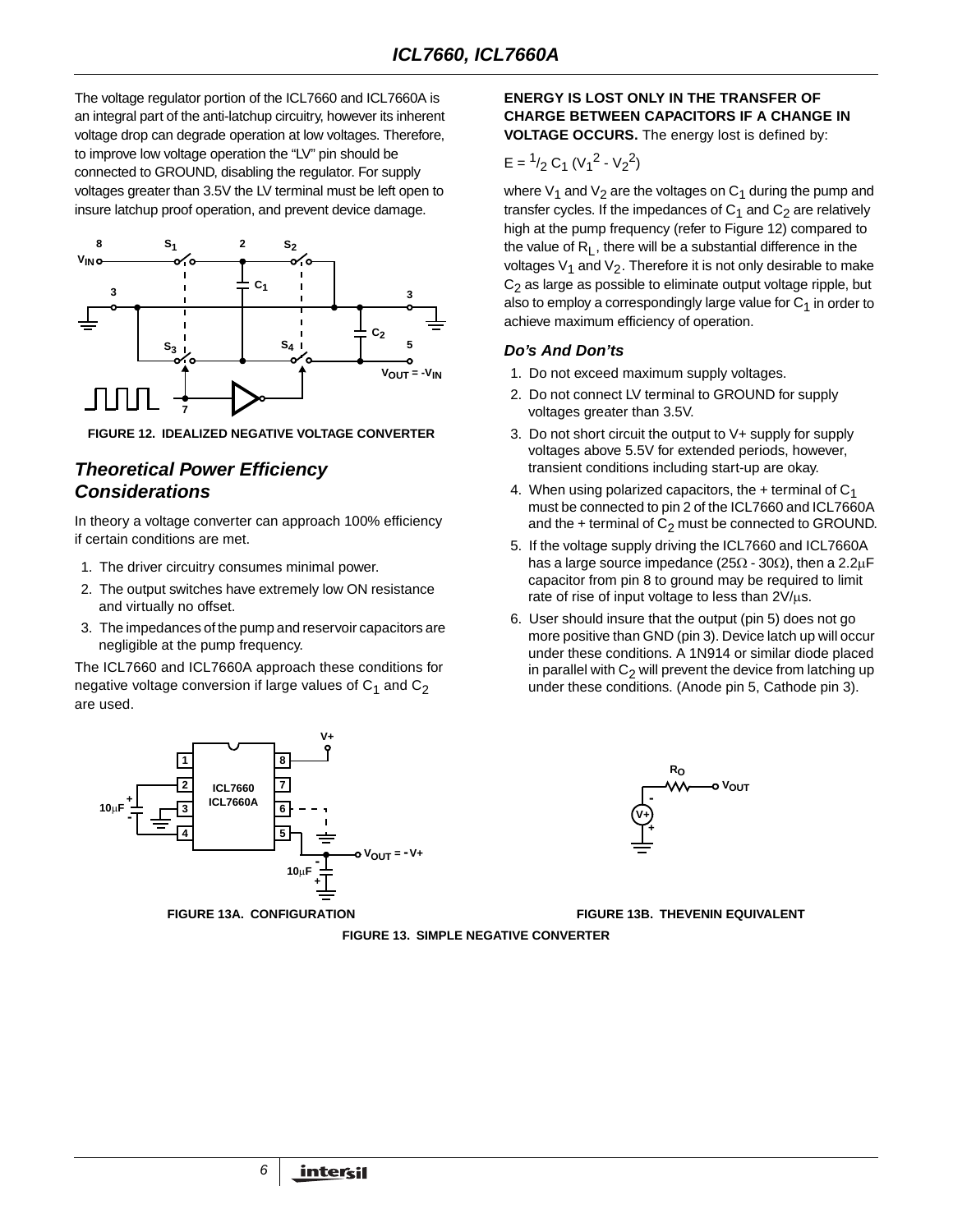

**FIGURE 16. CASCADING DEVICES FOR INCREASED OUTPUT VOLTAGE**

## **Typical Applications**

## **Simple Negative Voltage Converter**

The majority of applications will undoubtedly utilize the ICL7660 and ICL7660A for generation of negative supply voltages. Figure 13 shows typical connections to provide a negative supply negative (GND) for supply voltages below 3.5V.

The output characteristics of the circuit in Figure 13A can be approximated by an ideal voltage source in series with a resistance as shown in Figure 13B. The voltage source has a value of -V+. The output impedance  $(R<sub>O</sub>)$  is a function of the ON resistance of the internal MOS switches (shown in Figure 12), the switching frequency, the value of  $C_1$  and  $C_2$ , and the ESR (equivalent series resistance) of C1 and C2. A good first order approximation for  $R<sub>O</sub>$  is:

7

$$
R_O \cong 2(R_{SW1} + R_{SW3} + ESR_{C1}) +
$$
  
2(R<sub>SW2</sub> + R<sub>SW4</sub> + ESR<sub>C1</sub>) +

 $R_O \cong 2(R_{SW1} + R_{SW3} + ESR_{C1}) +$ 

$$
\frac{1}{(f_{\text{PUMP}})(C1)} + \text{ESR}_{C2}
$$
\n
$$
(f_{\text{PUMP}} = \frac{f_{\text{OSC}}}{2}, R_{\text{SWX}} = \text{MOSFET switch resistance})
$$

Combining the four  $R_{SWX}$  terms as  $R_{SW}$ , we see that:

$$
R_{\text{O}} \cong 2 (R_{\text{SW}}) + \frac{1}{(f_{\text{PUMP}}) (C1)} + 4 (ESR_{\text{C1}}) + ESR_{\text{C2}}
$$

RSW, the total switch resistance, is a function of supply voltage and temperature (See the Output Source Resistance graphs), typically 23Ω at 25<sup>o</sup>C and 5V. Careful selection of  $C_1$  and  $C_2$  will reduce the remaining terms, minimizing the output impedance. High value capacitors will reduce the  $1/(f_{\text{PUMP}} \cdot C_1)$  component, and low ESR capacitors will lower the ESR term. Increasing the oscillator frequency will reduce the  $1/(f_{\text{PUMP}} \cdot C1)$  term, but may have the side effect of a net increase in output impedance when  $C_1 > 10 \mu F$  and there is no longer enough time to fully charge the capacitors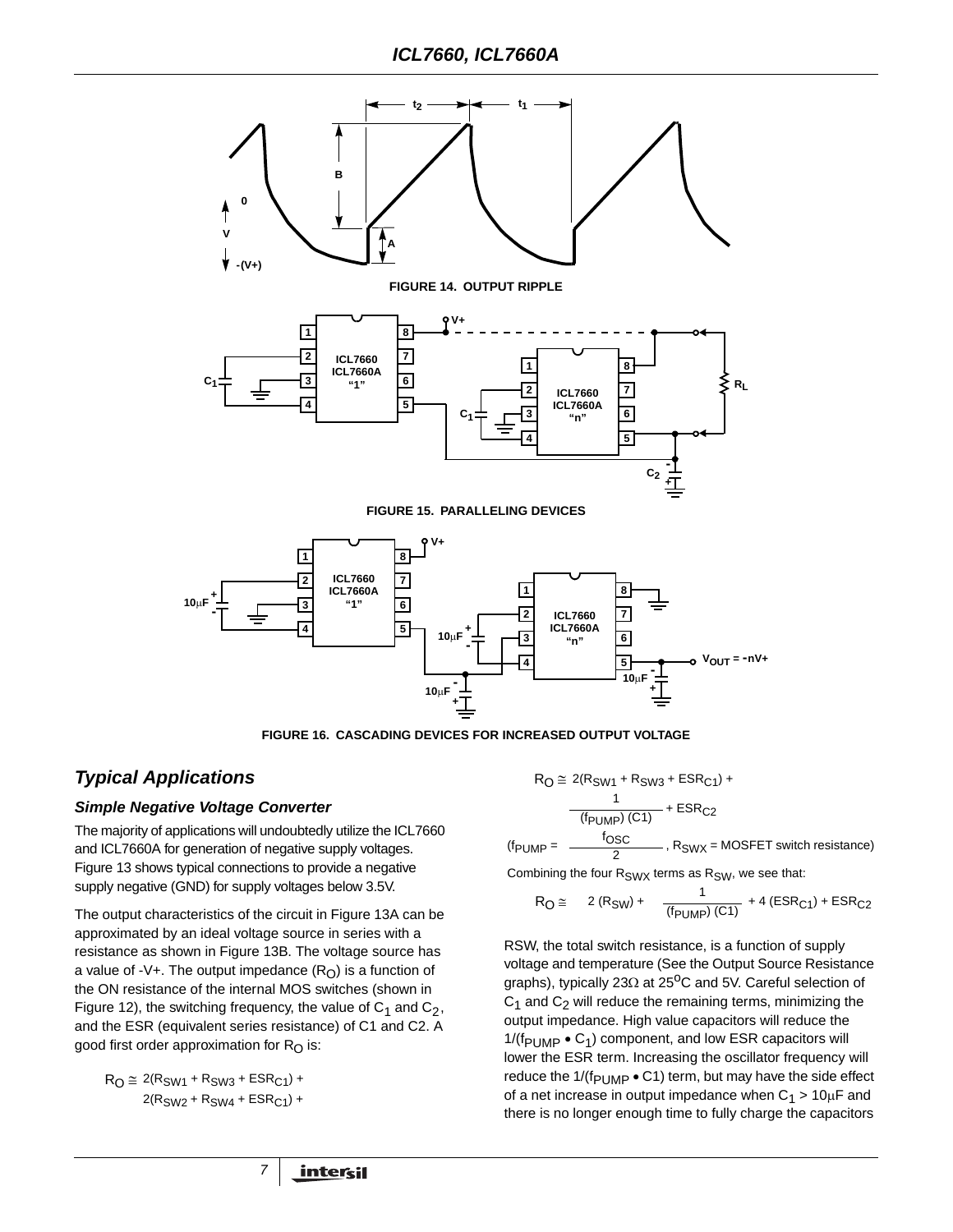every cycle. In a typical application where  $f_{\rm OSC}$  = 10kHz and  $C = C_1 = C_2 = 10 \mu F$ :

$$
R_{\text{O}} \cong 2 (23) + \frac{1}{(5 \cdot 10^3) (10^{-5})} + 4 (ESR_{\text{C1}}) + ESR_{\text{C2}}
$$

 $R_0 \approx 46 + 20 + 5$  (ESR<sub>C</sub>)

Since the ESRs of the capacitors are reflected in the output impedance multiplied by a factor of 5, a high value could potentially swamp out a low  $1/(f_{PI~IMP} \cdot C_1)$  term, rendering an increase in switching frequency or filter capacitance ineffective. Typical electrolytic capacitors may have ESRs as high as  $10\Omega$ .

$$
R_{\text{O}} \cong 2 (23) + \frac{1}{(5 \cdot 10^3) (10^{-5})} + 4 (ESR_{\text{C1}}) + ESR_{\text{C2}}
$$

$$
R_{O}/\cong 46+20+5\ (ESR_C)
$$

Since the ESRs of the capacitors are reflected in the output impedance multiplied by a factor of 5, a high value could potentially swamp out a low  $1/(f_{\text{PUMP}} \cdot C_1)$  term, rendering an increase in switching frequency or filter capacitance ineffective. Typical electrolytic capacitors may have ESRs as high as 10Ω.

## **Output Ripple**

ESR also affects the ripple voltage seen at the output. The total ripple is determined by 2 voltages, A and B, as shown in Figure 14. Segment A is the voltage drop across the ESR of  $C_2$  at the instant it goes from being charged by  $C_1$  (current flow into  $C_2$ ) to being discharged through the load (current flowing out of  $C_2$ ). The magnitude of this current change is 2•  $I_{\text{OUT}}$ , hence the total drop is 2•  $I_{\text{OUT}}$  • eSR<sub>C2</sub>V. Segment B is the voltage change across  $C_2$  during time  $t_2$ , the half of the cycle when  $C_2$  supplies current to the load. The drop at B is  $I_{\text{OUT}} \bullet 12/\text{C}_2$ V. The peak-to-peak ripple voltage is the sum of these voltage drops:

$$
V_{\text{RIPPLE}} \quad \left[ \frac{1}{2 \left( f_{\text{PUMP}} \right) \left( C2 \right)} + 2 \left( \text{ESR}_{C2} \right) \quad \right] I_{\text{OUT}}
$$

Again, a low ESR capacitor will reset in a higher performance output.

#### **Paralleling Devices**

Any number of ICL7660 and ICL7660A voltage converters may be paralleled to reduce output resistance. The reservoir capacitor,  $C_2$ , serves all devices while each device requires its own pump capacitor,  $C_1$ . The resultant output resistance would be approximately:

8

$$
R_{OUT} = \frac{R_{OUT} (of ICL7660/ICL7660A)}{n (number of devices)}
$$

## **Cascading Devices**

The ICL7660 and ICL7660A may be cascaded as shown to produced larger negative multiplication of the initial supply voltage. However, due to the finite efficiency of each device, the practical limit is 10 devices for light loads. The output voltage is defined by:

$$
V_{OUT} = -n (V_{IN}),
$$

where n is an integer representing the number of devices cascaded. The resulting output resistance would be approximately the weighted sum of the individual ICL7660 and ICL7660A ROUT values.

## **Changing the ICL7660/ICL7660A Oscillator Frequency**

It may be desirable in some applications, due to noise or other considerations, to increase the oscillator frequency. This is achieved by overdriving the oscillator from an external clock, as shown in Figure 17. In order to prevent possible device latchup, a 1kΩ resistor must be used in series with the clock output. In a situation where the designer has generated the external clock frequency using TTL logic, the addition of a 10k $\Omega$  pullup resistor to V+ supply is required. Note that the pump frequency with external clocking, as with internal clocking, will be  $\frac{1}{2}$  of the clock frequency. Output transitions occur on the positive-going edge of the clock.





It is also possible to increase the conversion efficiency of the ICL7660 and ICL7660A at low load levels by lowering the oscillator frequency. This reduces the switching losses, and is shown in Figure 18. However, lowering the oscillator frequency will cause an undesirable increase in the impedance of the pump  $(C_1)$  and reservoir  $(C_2)$  capacitors; this is overcome by increasing the values of  $C_1$  and  $C_2$  by the same factor that the frequency has been reduced. For example, the addition of a 100pF capacitor between pin 7 (OSC) and V+ will lower the oscillator frequency to 1kHz from its nominal frequency of 10kHz (a multiple of 10), and thereby necessitate a corresponding increase in the value of  $C_1$  and  $C_2$  (from 10 $\mu$ F to 100 $\mu$ F).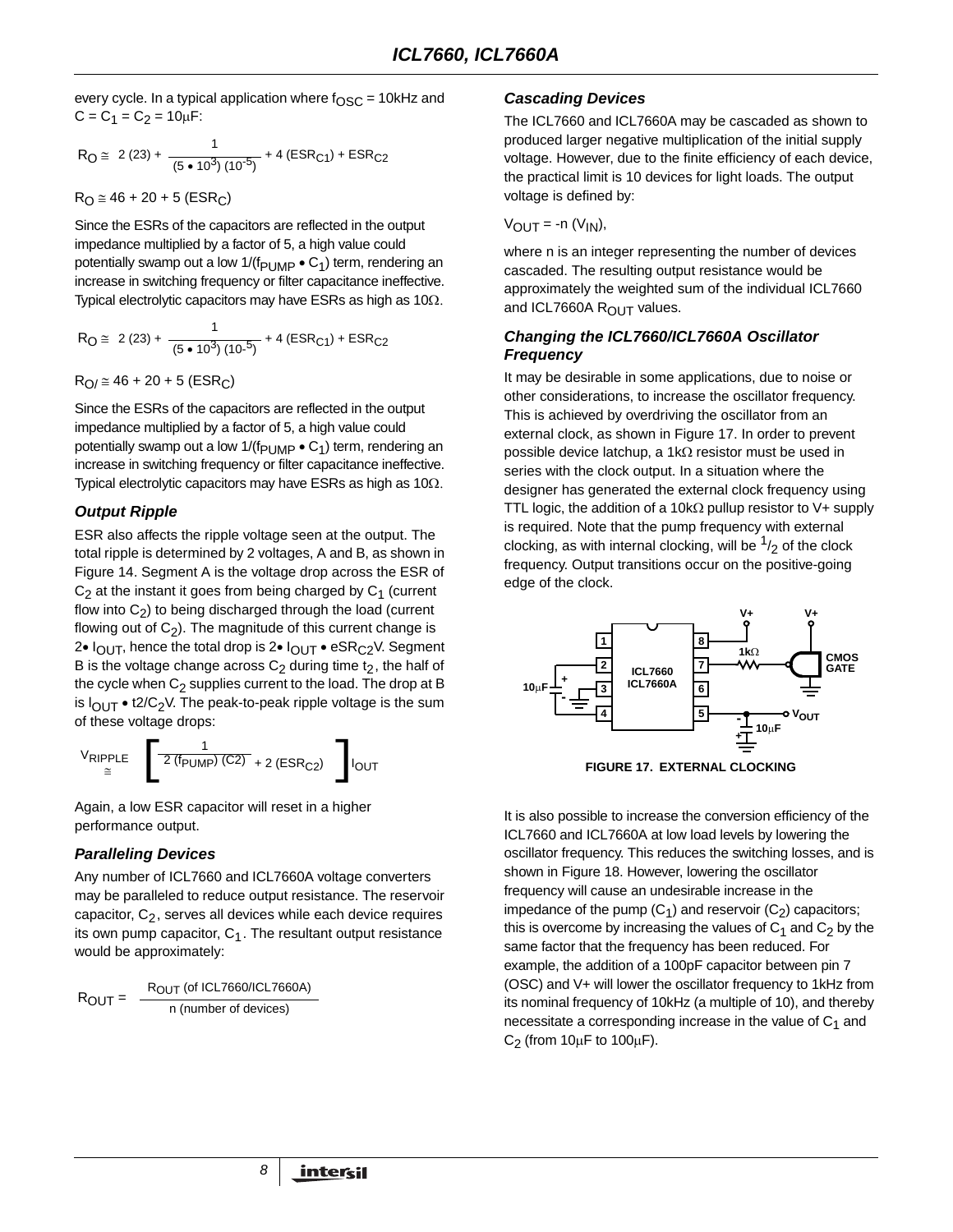

**FIGURE 18. LOWERING OSCILLATOR FREQUENCY**

## **Positive Voltage Doubling**

The ICL7660 and ICL7660A may be employed to achieve positive voltage doubling using the circuit shown in Figure 19. In this application, the pump inverter switches of the ICL7660 and ICL7660A are used to charge  $C_1$  to a voltage level of V+ -V<sub>F</sub> (where V+ is the supply voltage and V<sub>F</sub> is the forward voltage drop of diode  $D_1$ ). On the transfer cycle, the voltage on  $C_1$  plus the supply voltage  $(V+)$  is applied through diode  $D_2$  to capacitor  $C_2$ . The voltage thus created on  $C_2$ becomes (2V+) - (2VF) or twice the supply voltage minus the combined forward voltage drops of diodes  $D_1$  and  $D_2$ .

The source impedance of the output ( $V_{\text{OUT}}$ ) will depend on the output current, but for  $V+=5V$  and an output current of 10mA it will be approximately 60 $\Omega$ .



**FIGURE 19. POSITIVE VOLT DOUBLER**

## **Combined Negative Voltage Conversion and Positive Supply Doubling**

Figure 20 combines the functions shown in Figures 13 and Figure 19 to provide negative voltage conversion and positive voltage doubling simultaneously. This approach would be, for example, suitable for generating +9V and -5V from an existing  $+5V$  supply. In this instance capacitors  $C_1$ and  $C_3$  perform the pump and reservoir functions respectively for the generation of the negative voltage, while capacitors  $C_2$  and  $C_4$  are pump and reservoir respectively for the doubled positive voltage. There is a penalty in this configuration which combines both functions, however, in that the source impedances of the generated supplies will be somewhat higher due to the finite impedance of the common charge pump driver at pin 2 of the device.

9



#### **FIGURE 20. COMBINED NEGATIVE VOLTAGE CONVERTER AND POSITIVE DOUBLER**

## **Voltage Splitting**

The bidirectional characteristics can also be used to split a higher supply in half, as shown in Figure 21. The combined load will be evenly shared between the two sides. Because the switches share the load in parallel, the output impedance is much lower than in the standard circuits, and higher currents can be drawn from the device. By using this circuit, and then the circuit of Figure 16, +15V can be converted (via +7.5, and -7.5) to a nominal -15V, although with rather high series output resistance (~250Ω).



**FIGURE 21. SPLITTING A SUPPLY IN HALF**

## **Regulated Negative Voltage Supply**

In some cases, the output impedance of the ICL7660 and ICL7660A can be a problem, particularly if the load current varies substantially. The circuit of Figure 22 can be used to overcome this by controlling the input voltage, via an ICL7611 low-power CMOS op amp, in such a way as to maintain a nearly constant output voltage. Direct feedback is inadvisable, since the ICL7660s and ICL7660As output does not respond instantaneously to change in input, but only after the switching delay. The circuit shown supplies enough delay to accommodate the ICL7660 and ICL7660A, while maintaining adequate feedback. An increase in pump and storage capacitors is desirable, and the values shown provides an output impedance of less than  $5\Omega$  to a load of 10mA.